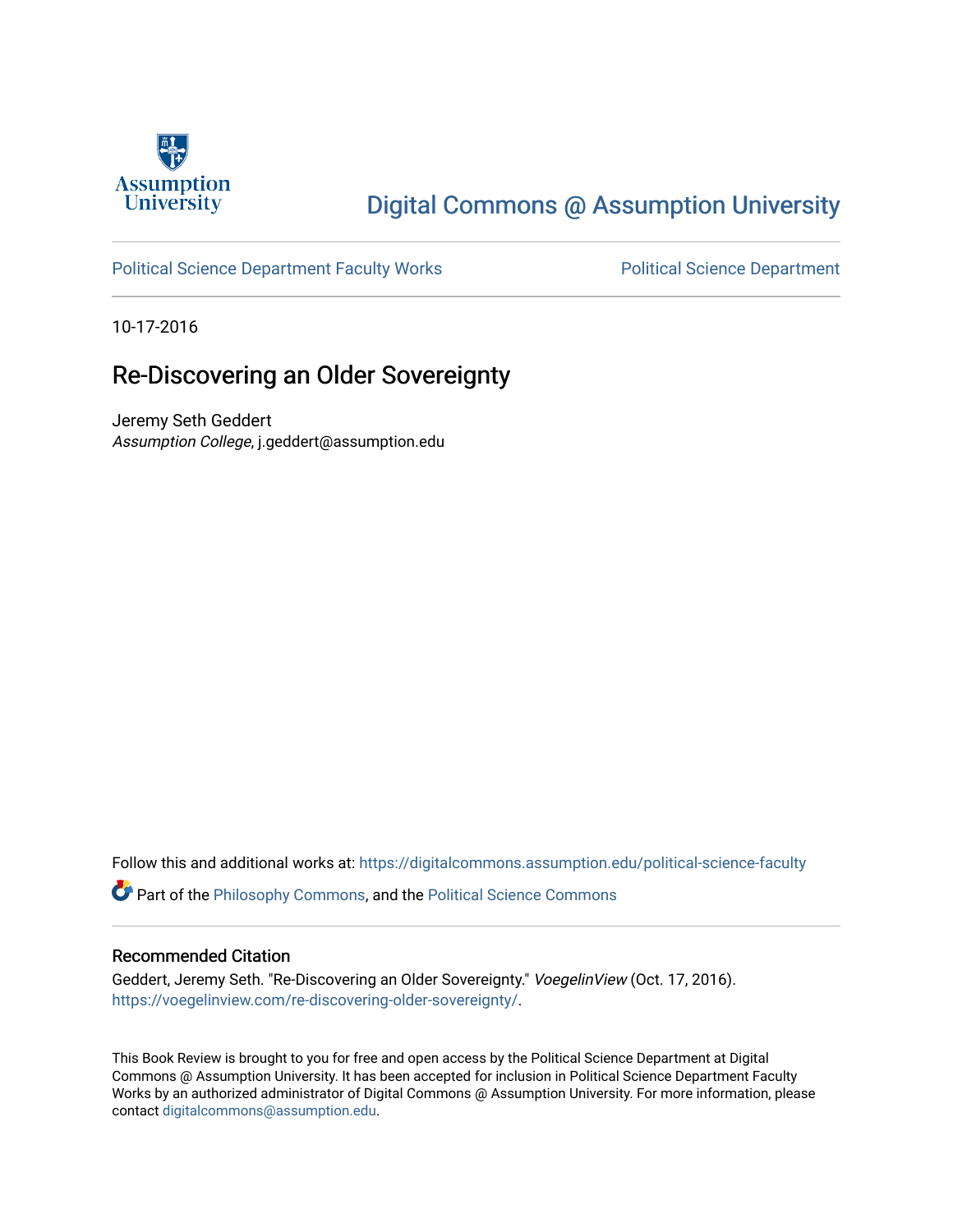# Re-Discovering an Older Sovereignty

**voegelinview.com**[/re-discovering-older-sovereignty/](https://voegelinview.com/re-discovering-older-sovereignty/)

Jeremy Geddert October 17, 2016

*Sovereignty: Moral and Historical [Perspectives](https://www.amazon.com/Sovereignty-Perspectives-James-Turner-Johnson/dp/1626160562/ref=sr_1_1?s=books&ie=UTF8&qid=1470536238&sr=1-1&keywords=Sovereignty%3A+Moral+and+Historical+Perspectives.)*. James Turner Johnson. Washington, DC: Georgetown University Press, 2014.

On August 7, 2014, the mood in Cambodia was filled with anticipation. The United Nationsendorsed Extraordinary Chamber in the Courts of Cambodia was to pronounce its verdict on the last two living members of Pol Pot's murderous regime. After thirty-five long years of impunity, these co-conspirators would be brought to account for leading what is often described as full-scale genocide. Yet the Court did not convict Nuon Chea and Khieu Samphan of genocide, nor could it legally have done so. The accused shared an ethnicity with their victims, and the 1948 UN Genocide Convention outlaws only mass killings that attempt to exterminate a different race. It mattered not that they had helped to murder one-quarter of the Cambodian population in a notably nasty and brutish reign, one made short only due to the successful intervention of Vietnam after four years.

Indeed, one might argue that the Vietnamese who deposed Pol Pot's regime in 1979 were the violators of international law. The UN Charter condemns any first use of international force as illegal aggression. The single exception is outlined in the aforementioned Genocide Convention, an immunity inapplicable to this case. Did not the Vietnamese violate Cambodia's foundational right of sovereignty, the ostensible supreme principle of international society[?\[1\]](https://voegelinview.com/re-discovering-older-sovereignty/#_edn1)

These conundrums form the backdrop to James Turner Johnson's recent offering *Sovereignty.* Johnson is well-familiar to students of the just war tradition. His magisterial *Ideology, Reason, and the Limitation of War* and *The Just War Tradition and the Restraint of War* together provide perhaps the best historical account of the just war tradition. Since then, he has helpfully applied the tradition to contemporary dilemmas such as nuclear warfare and trans-national terrorism. In this work, he turns his attention to the principle of sovereignty in whose defense alone war is often thought to be justified today. The result is a concise, lucid, and readable history. But it also outlines a reconception of this dominant yet unsettled construct of political thought.

Most commentators trace the origins of sovereignty to the 1648 Peace of Westphalia, which brought to a conclusion the so-called long century of religious wars. This new international order, often thought to have midwifed the modern nation-state, was grounded in a posture of moral agnosticism. No longer would nations claim that justice enjoined them to exercise force outside their own borders. Sovereignty meant independence from external standards, and each nation would now have immunity to act as it saw fit within a carefully delimited jurisdiction.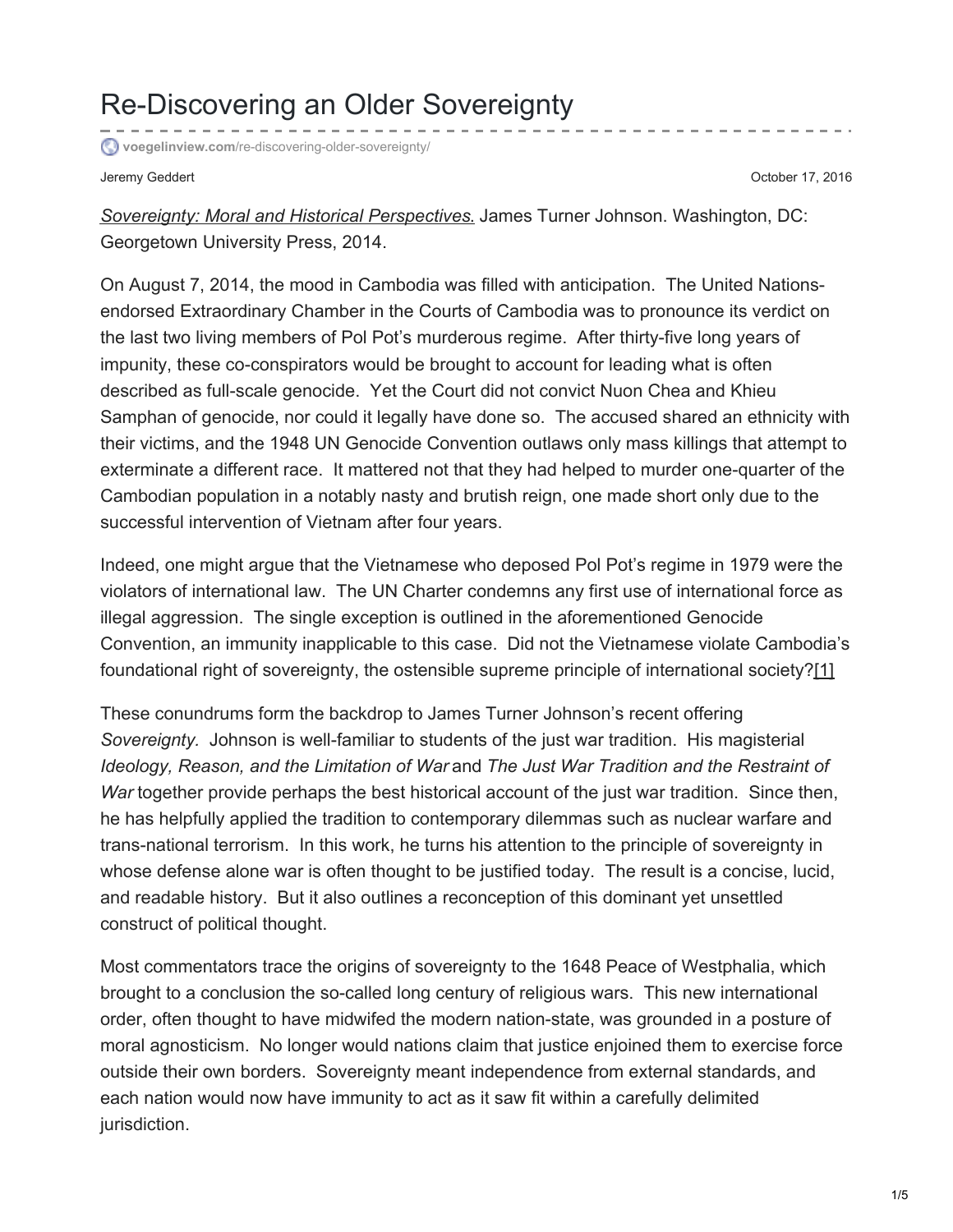*Sovereignty* offers an alternative history that suggests an older provenance. In Johnson's account, the now-familiar Westphalian order did not inaugurate a new concept; rather, it "built on concerns and arguments already voiced" (103). However, Johnson suggests that this development was a mixed blessing. This modern approach truncated the traditional conception by substantially excising its pre-existing moral components. A recovery of this older view of sovereignty as responsibility would help to address the conundrums of the current one.

Johnson begins by outlining the pre-history of sovereignty in the three Augustinian political goods of justice, peace, and order. His skillful interweaving of this political trinity begins with justice as the guiding star of Augustine's politics. This light re-orients the pagan whose pursuit of glory is but large-scale robbery of what is due to God alone. The sword – whether of punishment or of war – is legitimate only if used to serve a trans-political standard. Second, Augustine's peace is not Hobbes' formal "absence of external [violent] impediments", but rather "the absence of strife that comes into being…when a just order is maintained" (162). Peace is thus wedded to a substantive conception of the just ends of politics. For example, a leader may promote peace through the just war criterion of "right intention", which requires not only an absence of malice but also a positive commitment to the restoration of post-war peace[.\[2\]](https://voegelinview.com/re-discovering-older-sovereignty/#_edn2) Finally, both justice and peace require an order in which the use of the sword is limited to the ruler. The private use of force for one's own individual purposes is inevitably "tainted by *cupiditas*". To avoid this temptation, public responsibility for the common good becomes the special role of the governor (13).

This emphasis on a just public order grounds the proper origins of sovereignty in the twelfthcentury canonists. Their recovery of Roman law brings the attendant concept of *jus*, whose many translations include "subjective right". Hence, Augustine's orderly restriction of justified force to the prince now becomes a right of sovereignty. However, this *jus* is not the familiar modern individual right that applies equally to all. Rather, its powers depend on the holder's status, role, and responsibilities. For example, just as a knight's particular *jus* of employing force is part of the chivalric code of conduct, a governor's *jus* places on him powers and obligations unique to his position. Furthermore, the ruler's responsibility does not originate from a formal grant by the community, but inheres in the substantive nature of government. Hence, sovereignty is fundamentally a responsibility "to and for the moral order itself, understood as an order in accord with the natural law, which itself [is] conceived as a manifestation of the divine will as embedded in the natural order" (19-20).

Aquinas further develops this conception of natural law through his incorporation of Aristotelian teleology. Politics is a prerequisite for the natural perfection of rational and social animals: a "natural bonding among persons for their common good" (36). Sovereignty protects the commonweal and, in the words of d'Entreves, "thus participates intellectually and actively in the rational order of the universe" (40). A tyrant who begins to order the sword to his own private good involuntarily ceases to be sovereign, no matter how effective his secret police.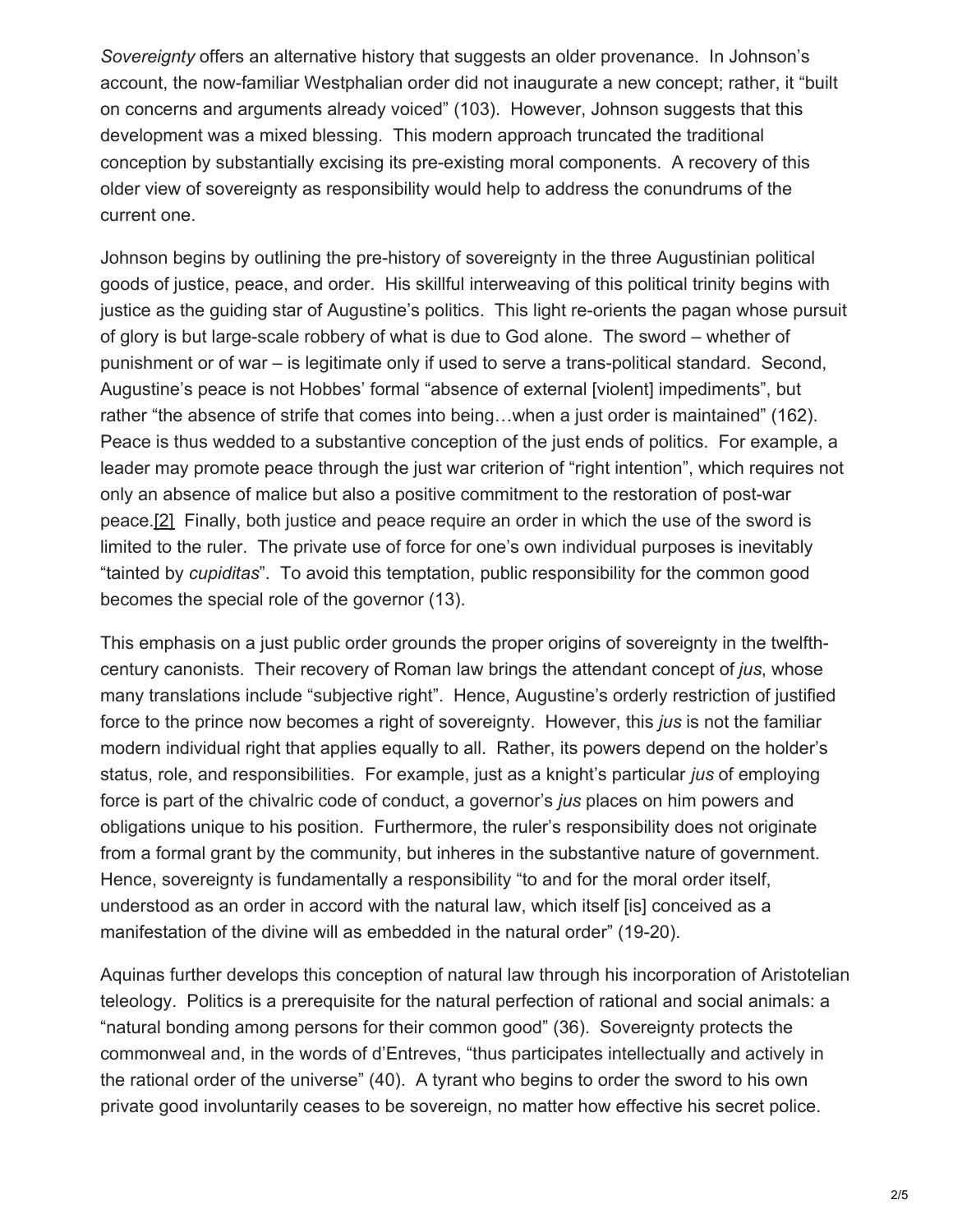This licenses the possibility of rebellion to install a true sovereign. Nonetheless, Aquinas advocates rebellion only in the worst of cases, because even the vindication of justice cannot disregard the value of order that sovereignty is meant to protect.

In Johnson's account, Franciscus de Vitoria begins to chart a new direction. Vitoria never denies that sovereignty is exercised *for* the people, but he adds that it is constituted in the choice *of* the people. The prince now becomes the "authorized representative of the commonwealth" (49). This subtle shift leads to an important implication: sovereignty is first and foremost a responsibility to the people, rather than to God or to the rational order of reality. Moreover, Vitoria writes at a time in which European societies are coming into contact with foreign societies and thus interacting without a shared conception of human flourishing. Against the excesses of Spanish imperialism, Vitoria defends the natives' natural rights of "true dominion" even if they fail to grasp the true Christian-Aristotelian teleology of politics (104-05). Sovereignty begins to drift from its mooring in natural law.

Just as Aquinas synthesizes the work of the canonists, Hugo Grotius systematizes and entrenches the shifts in international thought from Vitoria onward. The oft-styled "father of modern international law" separates positive law from natural law in his *Law (*not "*morality*") *of War and Peace.* Likewise, his concept of "legal war" appears as a positivistic, value-neutral prerogative of sovereign states (Christian or otherwise). Furthermore, Johnson reads in Grotius a reduction of war to the exercise of the state's right to self-preservation. Grotius' lengthy treatment of punitive war no longer flows from a vindication of an overarching justice, but merely from the quest to punish violators of territorial integrity. In sum, sovereignty is no longer about "the way government is exercised" but rather about "the inviolability of the state's territory from incursions" (153). The conceptual modern machinery of sovereignty is now available and only awaits user fatigue with the old model.

Spectacular disasters like the Thirty Years' War tend to stoke dissatisfaction with the status quo and uproot institutions that preserve it. Its concluding Treaty of Westphalia retroactively diagnosed the problem as religious-inspired interference and ordered a radical treatment of mutual quarantine. For almost three centuries, this regimen prevented a repeat outbreak (with the rather notable exception of Napoleon's secular crusade through Europe.) Yet Johnson points out that modern non-teleological sovereignty brought two critical shortcomings of its own. First, its moral agnosticism led to near-constant low-level wars of conquest. Second, its tolerant international outlook allowed sovereigns to willfully mistreat their own populations with impunity.

Advocates of Westphalia have attempted to mitigate these two sizable side effects without overturning its original diagnosis and prescription. In regard to the first difficulty, Article 2(4) of the UN Charter outlaws the "threat or use of force against the territorial integrity or political independence of any State.["\[3\]](https://voegelinview.com/re-discovering-older-sovereignty/#_edn3) However, as Johnson notes, such measures to address the first shortcoming only exacerbate the second. After all, the stronger the doctrine of nonintervention, the greater the impunity for domestic tyrants. The UN attempted to address the second half of the dilemma in its 1948 Genocide Convention, and more recently in its 2005 endorsement of the "Responsibility to Protect" (R2P). Johnson follows his five chapters on the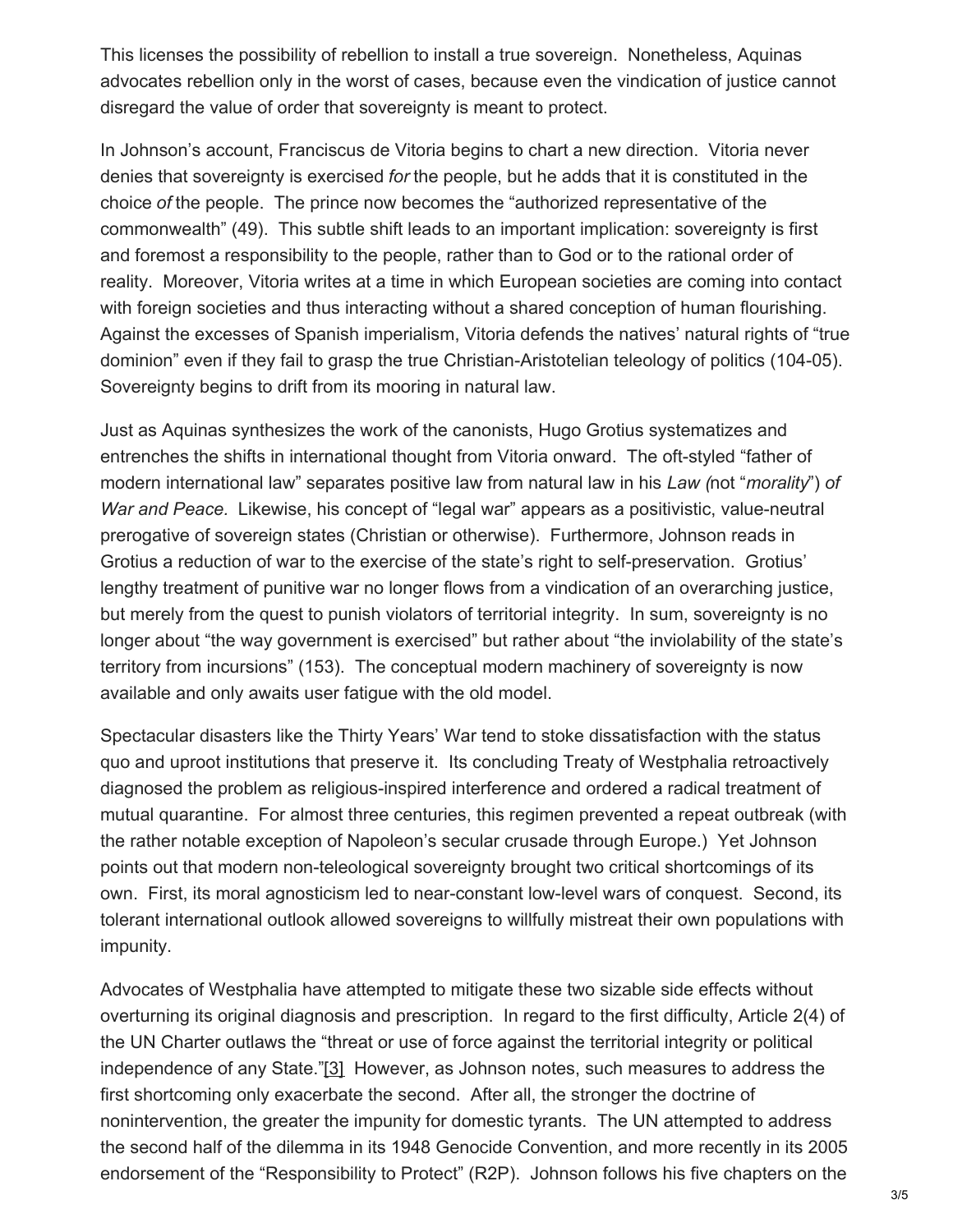history of sovereignty with two chapters of application, one of which is the cautiously hopeful treatment of this new doctrine. He argues that several of its elements unconsciously draw on just war approach to "just cause". However, he notes that UN member states were unwilling to cede the necessary elements of sovereignty to institute collective triggering and enforcement mechanisms. Moreover, he insightfully points out that R2P is conceptually grounded in human rights law, which led to the Westphalian order that has given rise to these problems in the first place.

If the Westphalian paradigm seems to have intractable tensions, might we aim to recapture elements of the older conception of sovereignty as responsibility? Johnson suggests that it would be good to try. In the spirit of the just war tradition, he concludes that sovereignty is better understood as a means to define and control the use of force than to prevent it. Nonetheless, he acknowledges the complexity of such a task in a pluralistic world. In fact, his other chapter of application is entitled "Finding common ground in the diversity of civilizations". He notes that the richer concept of sovereignty as responsibility to the common good was only possible due to a shared conception of a higher moral order. This has been a challenge for the West ever since the sixteenth-century colonial encounter "set in motion a fundamental empirical test of the genuine universal nature of this conception of natural law" (105). Perhaps for this reason, he stops short of entirely rejecting the Westphalian approach, noting that "the strengths of the one tend to counter the faults of the other." This leads him to wonder: "might it be possible to pull them together, producing a combined result that is better than either by itself?" (156).

Two of the thinkers to grapple most fully with the practical universality of natural law were the ones that Johnson identifies as progenitors of Westphalia: The tentative Vitoria and the enthusiastic Grotius. One wonders whether these two thinkers might actually contain resources to assist in taking up Johnson's charge. Vitoria was likely the first major figure to suggest that natural law standards provided a shared (if thinner) language of justice between civilizations, thus avoiding the approach of hegemony manifested in amoral Westphalian wars of conquest. Likewise, Grotius' concept of natural religion allows for a shared (if thinner) conception of eternal punishment that guarantees international promises, as well as a hope of eternal felicity to inspire exercise of the responsibility to protect. More foundationally, Grotius' twin categories of "strict" and "wider" justice respectively make room for the protection of formal rights and the promotion of a higher substantive standard by which to exercise those rights. His development of a formal, positivistic dimension to sovereignty might show a recognition of the value of order (just as Aquinas argues that many unjust human (positive) laws should be borne with patience). If Grotius sees Westphalian sovereignty as a beginning rather than an end, he may in fact be more akin to Johnson's take on Suarez: "seeking to preserve the traditional approach in a new world" (58).

Perhaps the pathologies of the Westphalian order might be better illuminated by reference to Jean Bodin and Thomas Hobbes, for whom (unlike Grotius) sovereignty must be perpetual and absolute. Johnson's account might be fruitfully put in conversation with these interlocutors. Nonetheless, it is a testament to the depth of Johnson's insight that he identifies the